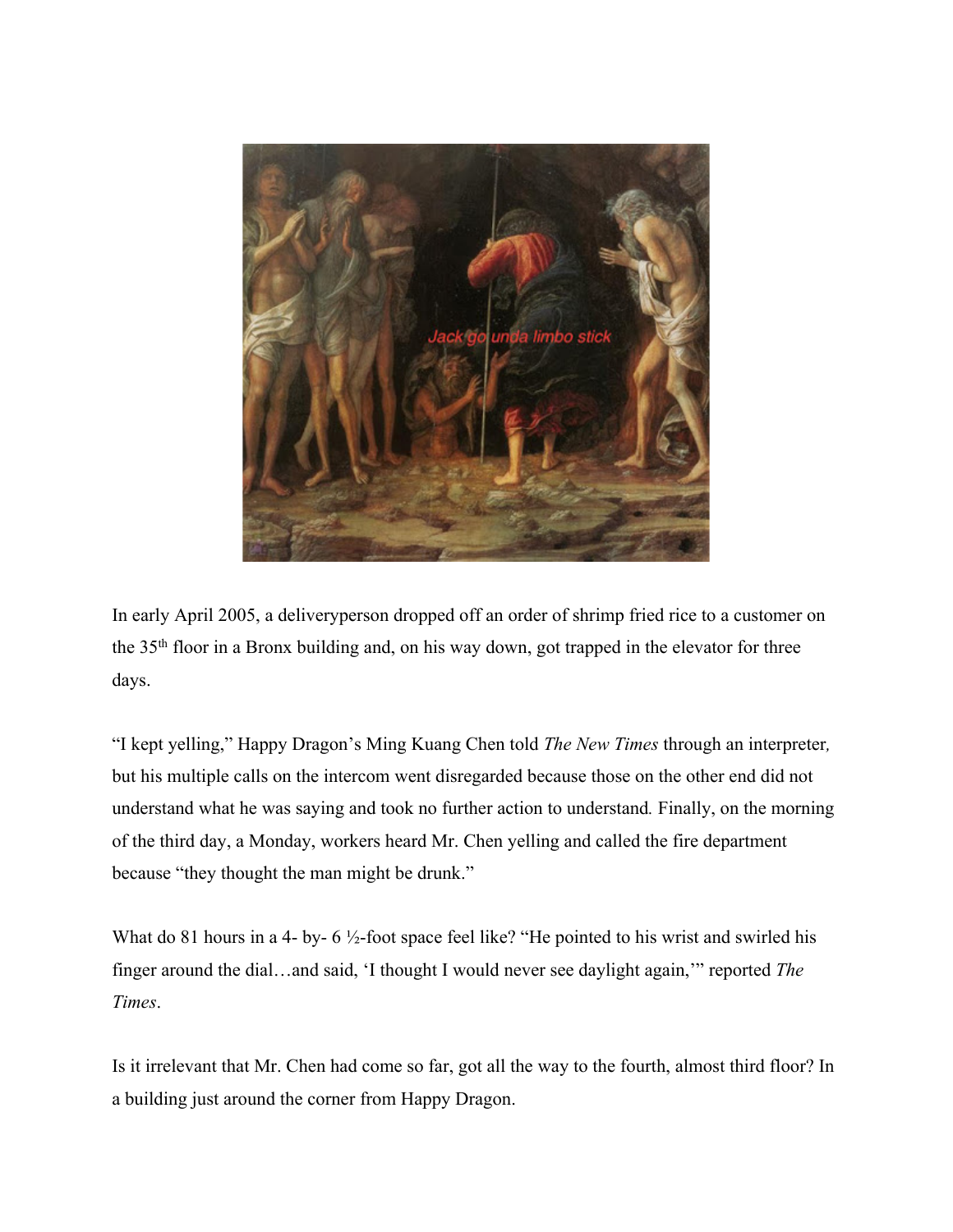

Limbo is *an uncertain period of awaiting a decision or resolution*, or an *intermediate state or condition*. Limbo is your body trying to drop off someone's lunch special, but you are stuck between the third and fourth floor, and your mind is both delivering fried rice and picking up the next delivery. Your eyes have not forgotten the sun, but over three days anyone would panic, grow thirsty.

\*

The experience of limbo is not always so acute. I first heard the word thanks to Chubby Checker and his 1962 hit, "Limbo Rock," with its simple, limping melody and kindergarten-friendly lyrics about the mildly uncomfortable party game in which dancers move under a pole, held by two people, starting at their chest level and… *Limbo lower now.*

I remember doing the limbo in grade school, but no one ever tells you *how* to do it, that to execute it properly you need to plié, step wide and bend your back. So there we were, winging it in Mrs. Comerford's class at Most Holy Trinity, most of us outright cheating and ducking under instead of chest-up, making for an unsatisfying game that lasted just a few rounds. We had no idea how low we could go, how low others had gone. We didn't know the world's record for the lowest limbo dance is 8.5 inches.

David Hasselhoff, now remembered for the viral videos in which he's drunk and eating cheeseburgers, contributed to the limbo canon with the lesser known "Limbo Dance" from the early 1990s. Watch the video and it may look like he's chill, but dive deeper—the whole song is a case of denial. He *will not* do the limbo, even though he urges others to do it. He will not show us how it is done. He'd rather lie around in a hammock. And by the end of the song, when I think he's finally gonna get up and do it, he instead plunges slo-mo, feet-first, into the deep end of the swimming pool.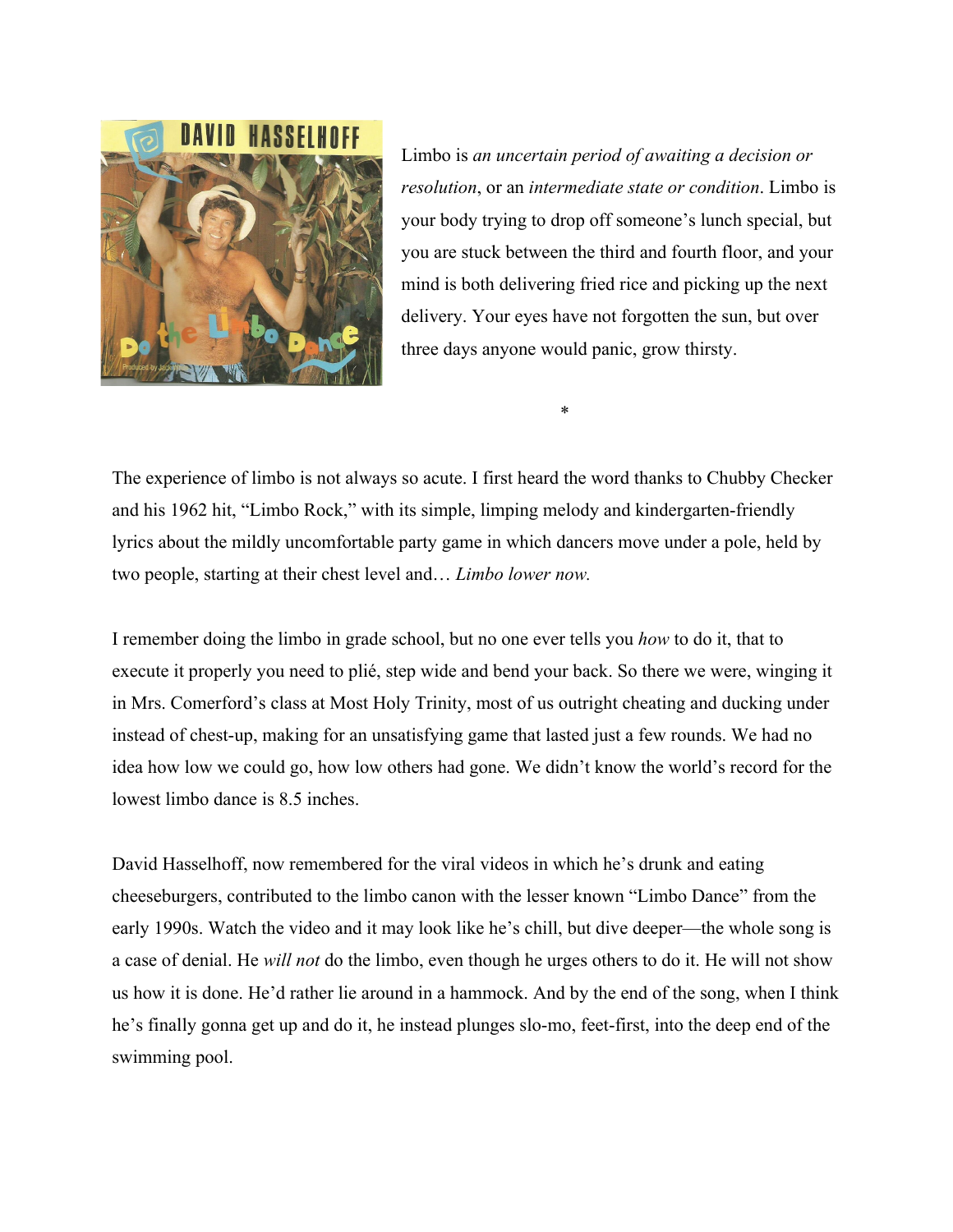*Clap your hands, it's party time Do the limbo dance!*

Despite not taking his own advice, could Knight Rider have gotten it right? Is limbo something to clap our hands about? We usually think of limbo as a place we don't want to be, or a state we will be, but aren't yet, while in actuality we're in it all the time.

Think: There are teeny-tiny limbos, like standing on line at the supermarket. Riding the subway to work. And bigger personal limbos, like waiting to hear if you got the job, if you or someone you love has cancer. And ones we move through every day, like waking up, taking a shower. That sopping in-between the silent, private you of your subconscious world—*what can you wash away today?*—and the arid in-the-world you.

Sitting in limbo is our job. A meta person-puddle between earth and sky into which is forever falling more drippy, slippy blips of limbo-ness. Get used to it.

*Sitting here in limbo Waiting for the tide to flow Sitting here in limbo Knowing that I have to go -* Jimmy Cliff, "Sitting in Limbo"

Cliff wrote this song after the death of his mentor and producer, Leslie Kong, who had been with Cliff since the start of his career at 14. Kong was always pushing Cliff to experiment and try new things, like a ma bird escorting her baby to that sacred take-off. In Cliff's own words, on page 136 of *Reggae Roots: The Story of Jamaican Music*: "The feeling of limbo was from Jamaica. I'd been in England four years and come back to Jamaica, not making it in England. Like I leave to make it and come back to Jamaica and find I'd lost the popularity I had. People even start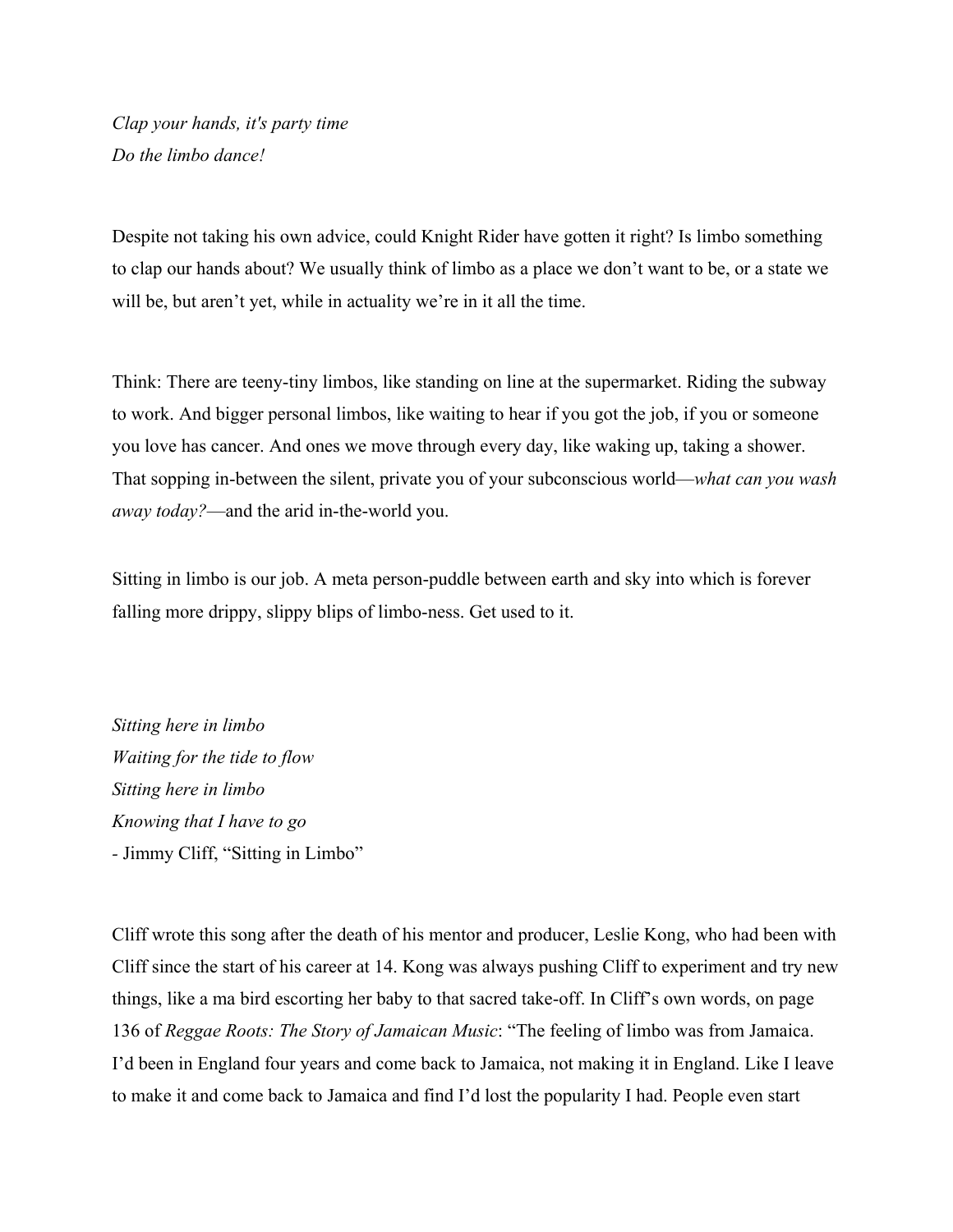thinking I'm a foreigner. It's a crying out song. You are in an environment you can hardly…"

Are you shitting me, Google Books? *Page 137 is not part of the preview.*

 $\star$ 

The Catholic notion of limbo, from the Latin *limbus*, or edge, is located right next door to hell for those who died in original sin. And there's not just one room in limbo, but two. One for infants who have not been baptized but are too young to have sinned, and one for the "patriarchs of the old Testament," destined to wait in perpetuity. That is, until Jesus comes to spring them.

Fuck the patriarchs, but do you think God would leave a large group of neonates unattended? No. And the word *limbo* is never mentioned in the Bible. The whole idea of a ginormous waiting room for baby-men was developed by Catholic theologians in medieval Europe. It took until 2007 for the Church to cave, when Pope John Paul II commissioned a document stating that "there are strong grounds for hope" that God will save the babies in limbo. Even limbo is in limbo.

What if it's bigger than that? What if we turn the definition on its head and make it, like, do the windmill? What if Catholicism is hosting the Grand Prix of limbo-ing, and only a few elites even make it to the starting gate?

That would include Mother Frances Xavier Cabrini, an Italian-American religious sister who was canonized in 1946. I first visit the Cabrini Shrine in Washington Heights three Christmas Eves ago, to hear my friends sing carols. I walk in to the chapel, and all I see is ceiling. The walls tiled with mosaics featuring events and scenes I assume are significant in Mother Cabrini's life. An ocean liner, a flock of scattered doves, the Mother of Immigrants, everything winking white and gold at the tippy-top. That's how churches are designed; they fiddle with the energy so you're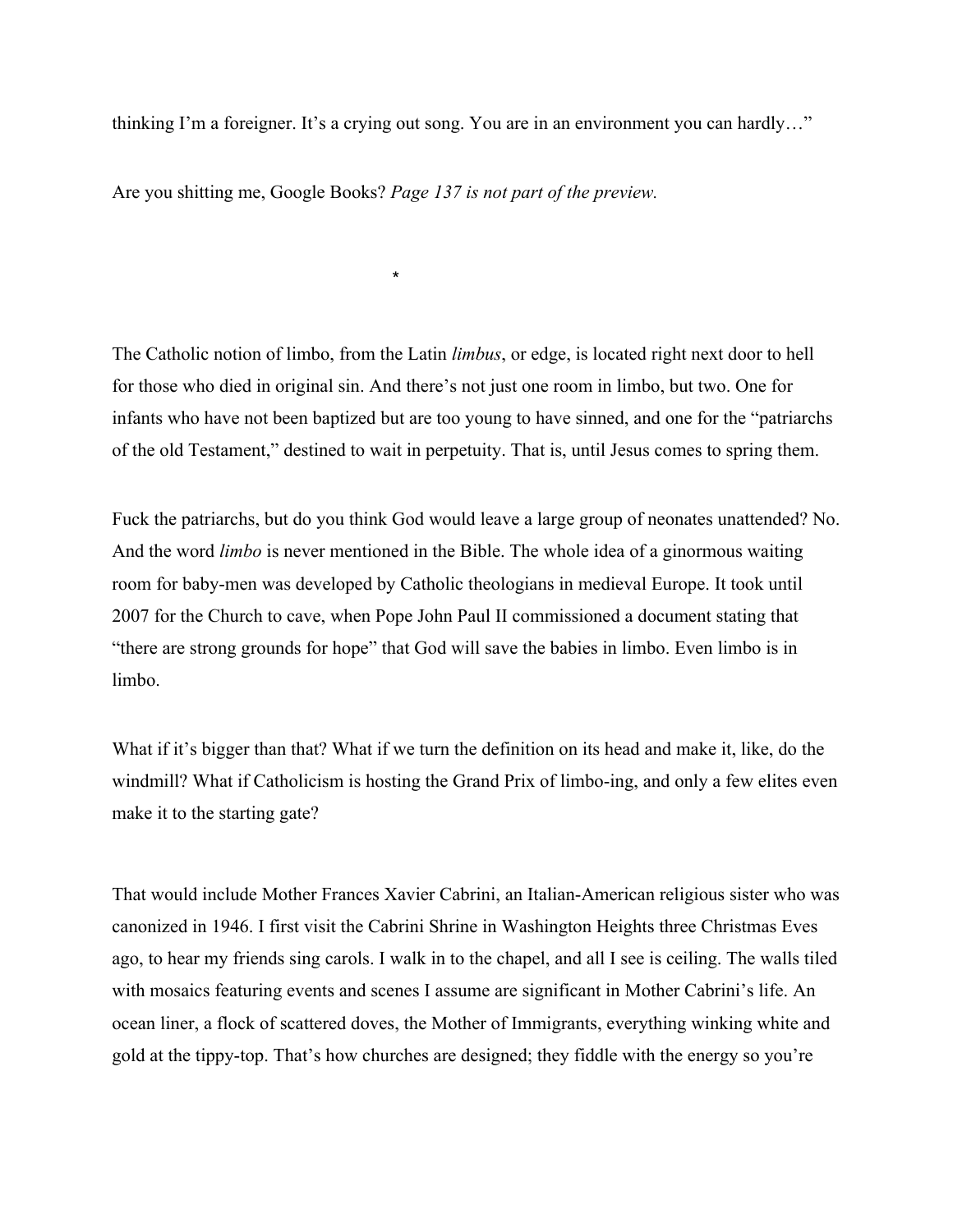forced to look up. Like if a building could be shaped like a sound, the Cabrini Shrine would be the highest note, played by the shiniest horn.

That feeling when you are alone at an airport terminal, waiting for your flight and looking at the sky.

Then I see the altar, where a nun is encased in a glass coffin at the front of the church. Hmmm...maybe one of the sisters who taught at the adjacent high school has just died, and they have to multi-task during Christmas Eve mass to get the casket ready for a funeral service. W hy isn't anyone else staring? Why do I have this tingly wish to jump up and float around the mosaics, like we're in some bounce house at Chuck E. Cheese's?

*Oh riiigghhhhttt.* Because this is the *Mother Cabrini* Shrine, and so that has to be Mother Cabrini. And she did not pass away on Wednesday.

"It's the body of the first American saint!" my singing friend tells me as he takes my arm and escorts me out when the program is over. "It's so powerful! You see this in churches in Europe all the time, but in America, not so much."

I go home and Google Mother Cabrini. She died in Chicago on December 22, 1917. The next day, when I tell my sisters about it while rooting through our Christmas stockings, they know exactly what is going on.

"She's incorruptible," Barbara says. It's the Roman Catholic belief that the bodies of some saints, because they're so holy, undergo little or no decomposition. (cf. Saint Zita, who died in 1272 and was found to be incorruptible when her body was exhumed 300 years later.)

Say that Mother Cabrini landed smack dab in the middle of Heaven, no limbo layover, soul born to eternal life. Yet she also left something behind—a vibration, her unseen presence—in her body in Washington Heights. (And it's not just in Washington Heights—her head has been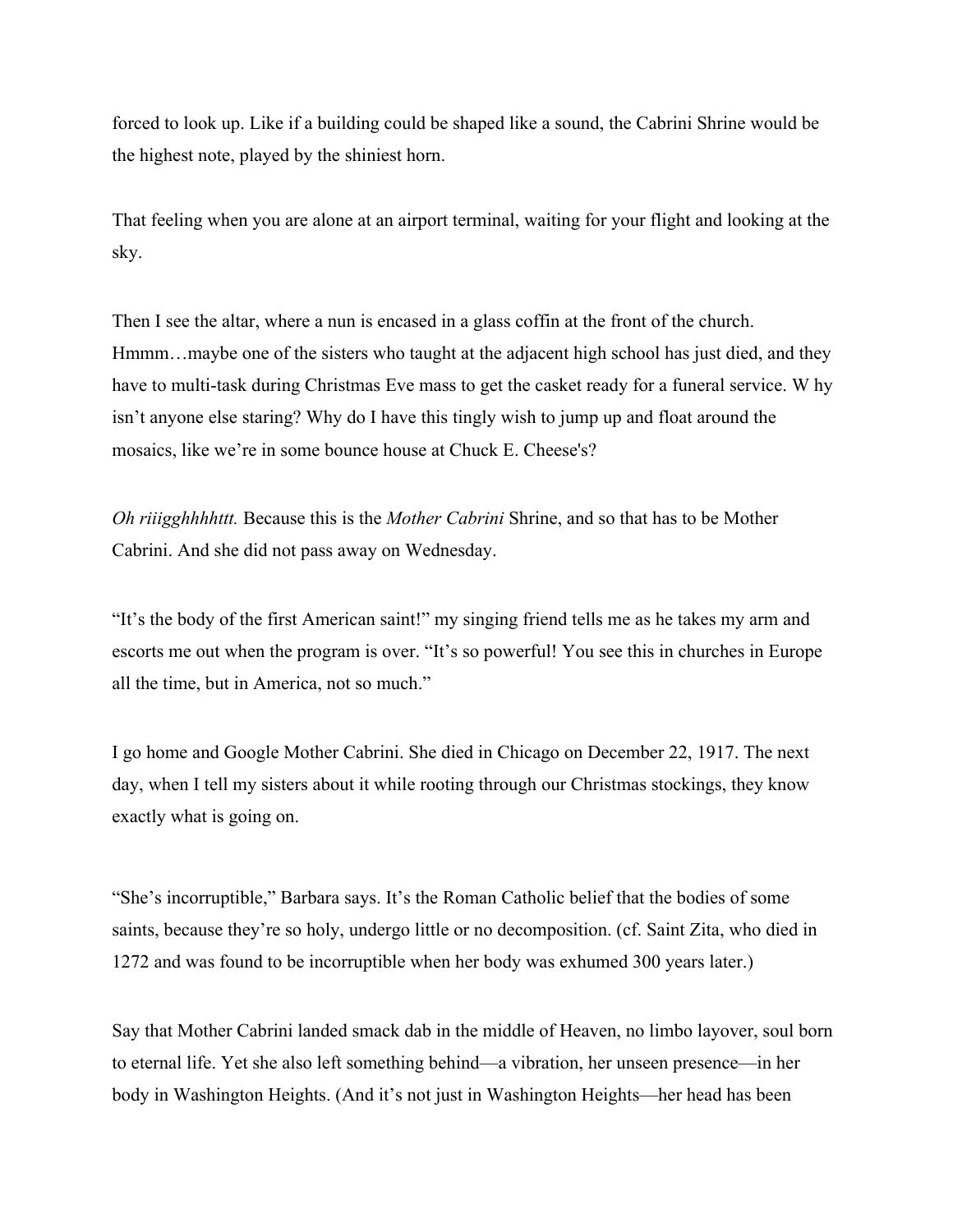preserved in a chapel in Rome, while an arm is at her national shrine in Chicago.)

Look She is not just lying there. Her physical remains are active, *at work*, in service, buzzing, living, punched in and on the clock. You can get a hit off it. This is Olympic-level limbo, the art of being in two or more sets of limbos-within-limbos spontaneously, and functioning and focused in all of them. Not suspended in wait or fear or doubt, but making limbo an in-spot in its own right.

\*

Based on Chubby's and the Hoff's interpretations, I wouldn't have guessed that the limbo dance dates back to the mid-1800s in Trinidad. It was often performed as a funeral dance, said to reflect the cycle of life. When the dancer successfully clears the pole and looks up unscathed, it is considered the triumph of life over death.

In a February 1963 interview, the host of the Australian version of American Bandstand asks Chubby about this phenomenon, if the limbo dance originally signified "the passing from death to the twilight zone into heaven."

"Wha?!" laughs Chubby. "Maybe." Kinda like, *whatever, dude, that's cool*, and goes on to share how kids are so much better at limbo than adults.

Besides Mother Cabrini, animals have limbo down pat*.* My cat Ira shows me how fluid and light life in limbo can be with every move. What he does is beyond a leap or a jump—I call it a *bloop*—and it has just 3 steps:

- 1. He's on the ground.
- 2. He's suspended in mid-air.
- 3. He's where he wanted to go.

It's the sustaining of step 2 where the juice is, and he stretches it out as long as possible, legs tucked in close like he's sitting in some chair in the air.